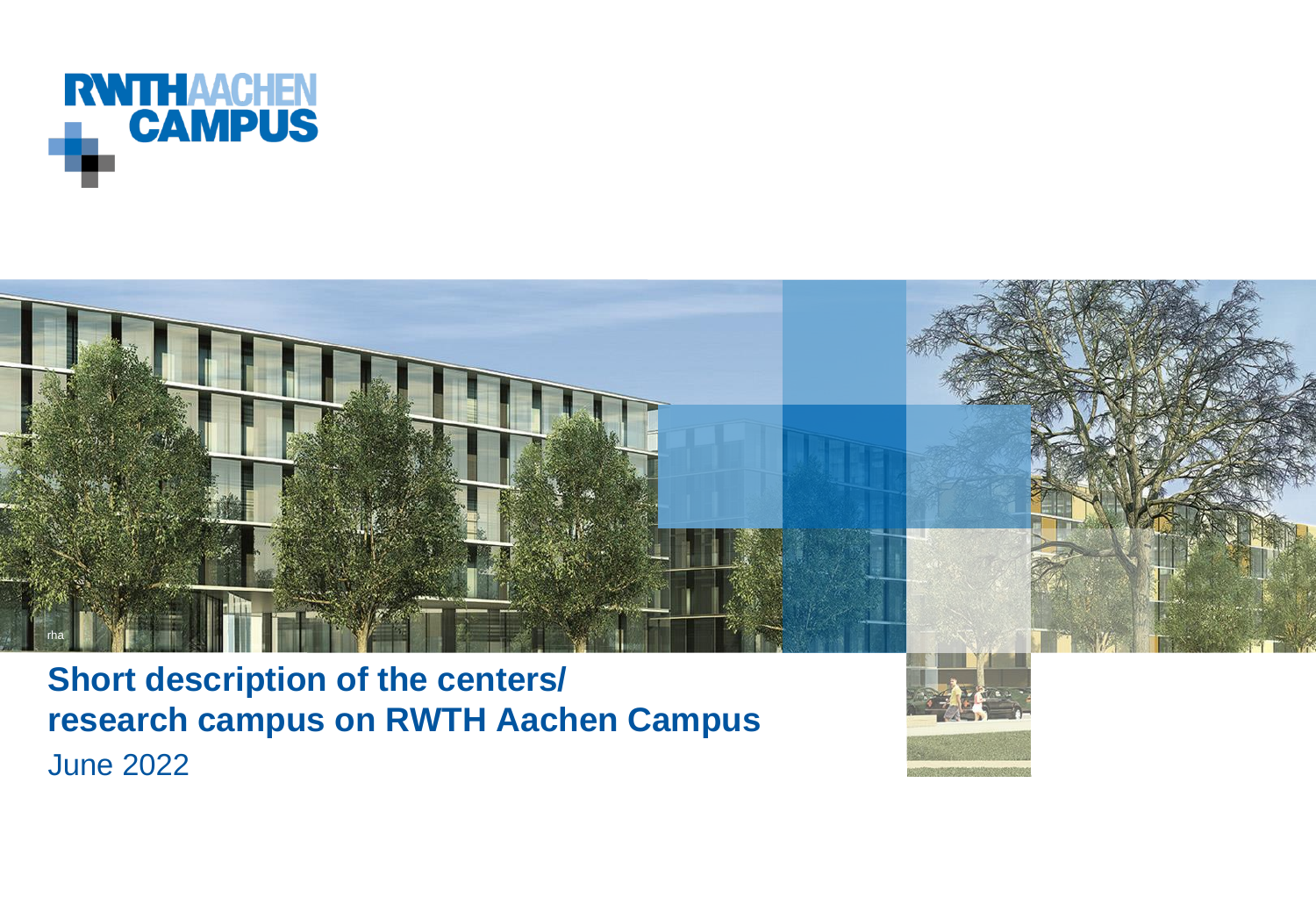|            | Furthermore, reference applications are designed, built and operated in the Innovation Labs and in<br>the demonstration factory. The services offered and solutions developed are aimed at software<br>vendors, system houses and users.                                                                                                                                                                                                                                                               |                                                                                                                                |
|------------|--------------------------------------------------------------------------------------------------------------------------------------------------------------------------------------------------------------------------------------------------------------------------------------------------------------------------------------------------------------------------------------------------------------------------------------------------------------------------------------------------------|--------------------------------------------------------------------------------------------------------------------------------|
| <b>CSS</b> | The Center Smart Services develops and optimizes data-based services. The center is aimed at<br>companies that want to use smart services to open up new business areas or use modern data<br>analysis methods (e.g. machine learning) to make their data useful.                                                                                                                                                                                                                                      | Maximilian Schacht, +49 241 47705-207<br>maximilian.schacht@center-smart-<br>services.com<br>https://center-smart-services.com |
| E4TC       | The European 4.0 Transformation Center offers members first-hand experience in the field of<br>digital business transformation from the physical to the digital world. The e.GO Life and the<br>infrastructure of the demonstration factory serve as show cases.                                                                                                                                                                                                                                       | Prof. Thomas Gartzen, +49 241 47574-952<br>thomas.gartzen@e4tc.de<br>https://e4tc.rwth-campus.com                              |
| CCI        | With the implementation of the 5G test bed in the <b>Center Connected Industry</b> , the necessary<br>infrastructure is currently being created to further research and advance the digitization and<br>connectivity of industrial applications.                                                                                                                                                                                                                                                       | Jacques Engländer, +49 241 47705-517<br>jacques.englaender@eice-aachen.de<br>https://connectedindustry.net                     |
| <b>SCB</b> | The Smart Commercial Building Center pursues the development and design of intelligent<br>buildings. The use of artificial intelligence and new possibilities of human-machine interaction are<br>used to improve the building management and efficiency of commercial properties. With the help of<br>demonstrators, a test environment will be created in the 3rd construction phase of the Smart<br>Logistics Cluster in order to test the functionality and interoperability of IoT components and | Dr. Gerhard Gudergan, +49 241 477050-104<br>gerhard.gudergan@metropolitan-cities.com<br>https://smart-commercial-building.de   |

## **Brief description of the centers/research campus and contact (1/4)**

CIBA In the **Center Integrated Business Applications**, the development and expansion of networked IT system landscapes is being promoted in order to sustainably increase the added value of manufacturing companies. The center supports companies in the implementation of integrated business applications such as ERP, MES, CAD and PLM with connection to the Internet of Things.

implement them in scalable measures. In this way, new digital business models, management and

usage concepts will be developed.

**Smart Logistics Cluster**

Katharina Berwing, +49 241 47705-415 [katharina.berwing@center-iba.com](mailto:katharina.berwing@center-iba.com)

[https://center-iba.com](https://center-iba.com/)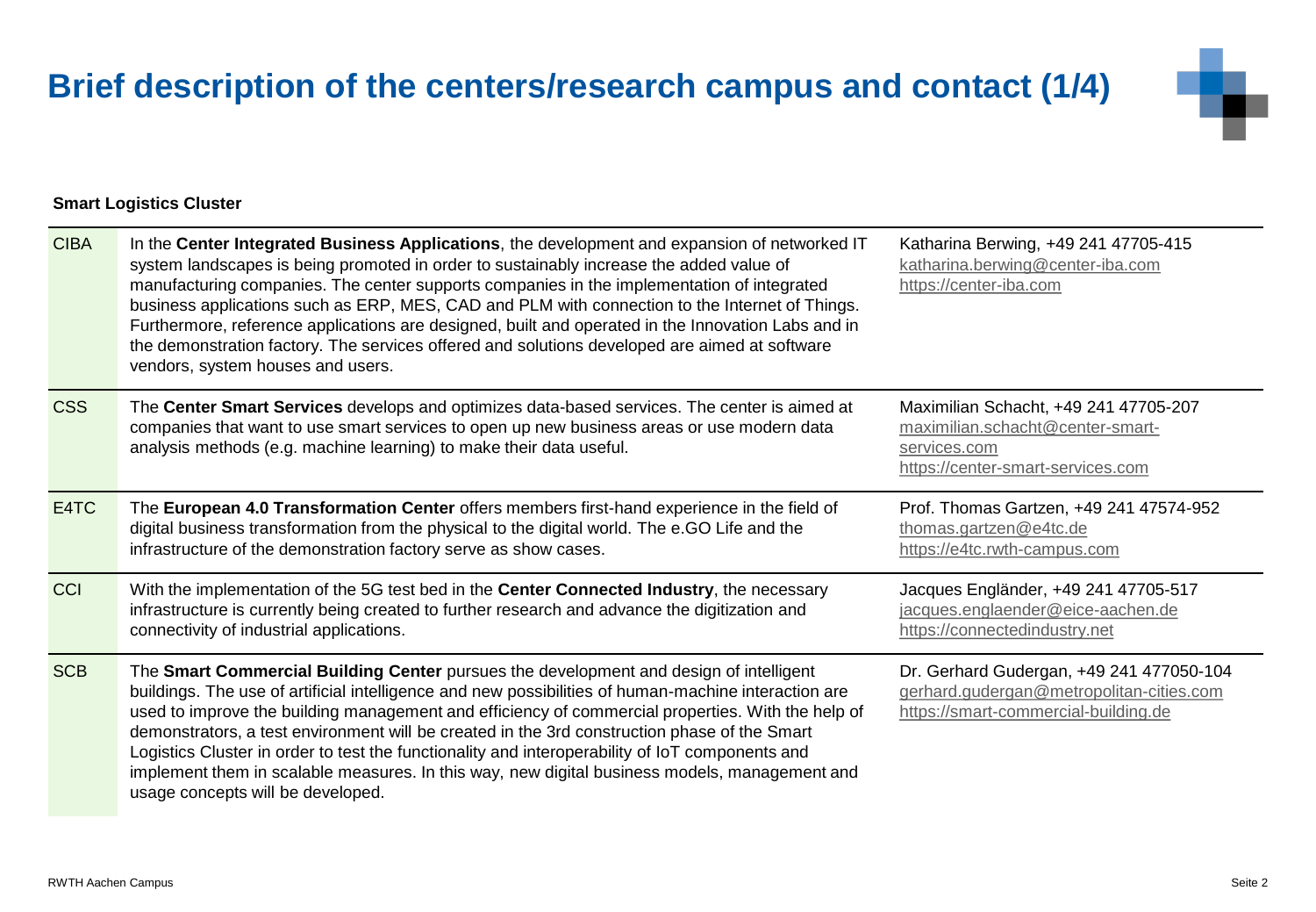#### RWTH Aachen Campus Seite 3 Seite 3

# **Brief description of the centers/research campus and contact (2/4)**

#### **Production Engineering Cluster**

| <b>AZL</b> | The aim of the Aachen Center for Integrative Lightweight Production is to transfer lightweight<br>construction into mass production through close interdisciplinary cooperation between materials<br>science and production technology in order to implement process chains suitable for mass<br>production.                                                                                                                                                                                                                                      | Dr. Michael Emonts, +49 172 7207681<br>michael.emonts@azl-aachen-gmbh.de<br>https://azl-aachen-gmbh.de            |
|------------|---------------------------------------------------------------------------------------------------------------------------------------------------------------------------------------------------------------------------------------------------------------------------------------------------------------------------------------------------------------------------------------------------------------------------------------------------------------------------------------------------------------------------------------------------|-------------------------------------------------------------------------------------------------------------------|
| <b>WBA</b> | The WBA Tooling Academy Aachen manufactures in its own demonstration toolmaking facility in<br>the Toolmaking World of Experience, which depicts the entire process chain of toolmaking.<br>The WBA wants to enable German toolmaking companies to master the challenges of industrial<br>toolmaking and to make targeted use of the opportunities of a digitally networked and sustainably<br>operating toolmaking industry.                                                                                                                     | Prof. Wolfgang Boos, +49 241 99016-302<br>w.boos@werkzeugbau-akademie.de<br>https://werkzeugbau-akademie.de       |
| <b>CMA</b> | The Complexity Management Academy focuses on the management of product- and process-<br>induced complexity in companies. Through individual training programs, the CMA supports<br>companies in understanding and mastering complexity in their environment and using it as a<br>competitive advantage.                                                                                                                                                                                                                                           | Dr. Maximilian Kuhn, +49 241 80-28196<br>maximilian.kuhn@complexity-academy.com<br>https://complexity-academy.com |
| <b>INC</b> | The Invention Center is the contact point for fast and customer-oriented implementation of ideas<br>into innovations. Members are offered an established network of experts and they are accompanied<br>in their technology and innovation strategy.                                                                                                                                                                                                                                                                                              | Dr. Myron Graw, +49 241 51038-615<br>myron.graw@invention-center.de<br>https://invention-center.de                |
| <b>GPM</b> | The Global Production Management Center (GPMC) enables companies to continuously<br>maximize their productivity. To this end, principles, methods and tools for the design and<br>management of production networks are developed and customized. The aim is to make better<br>decisions in production more quickly. The focus is on application-oriented methods and user-<br>oriented tools for short-term decisions and long-term planning from the site to the network level.<br>These solutions are consolidated in a global control center. | Dr. Jan-Philip Prote, +49 151 44131001<br>j.prote@gpmc-aachen.de<br>https://gpmc-aachen.de                        |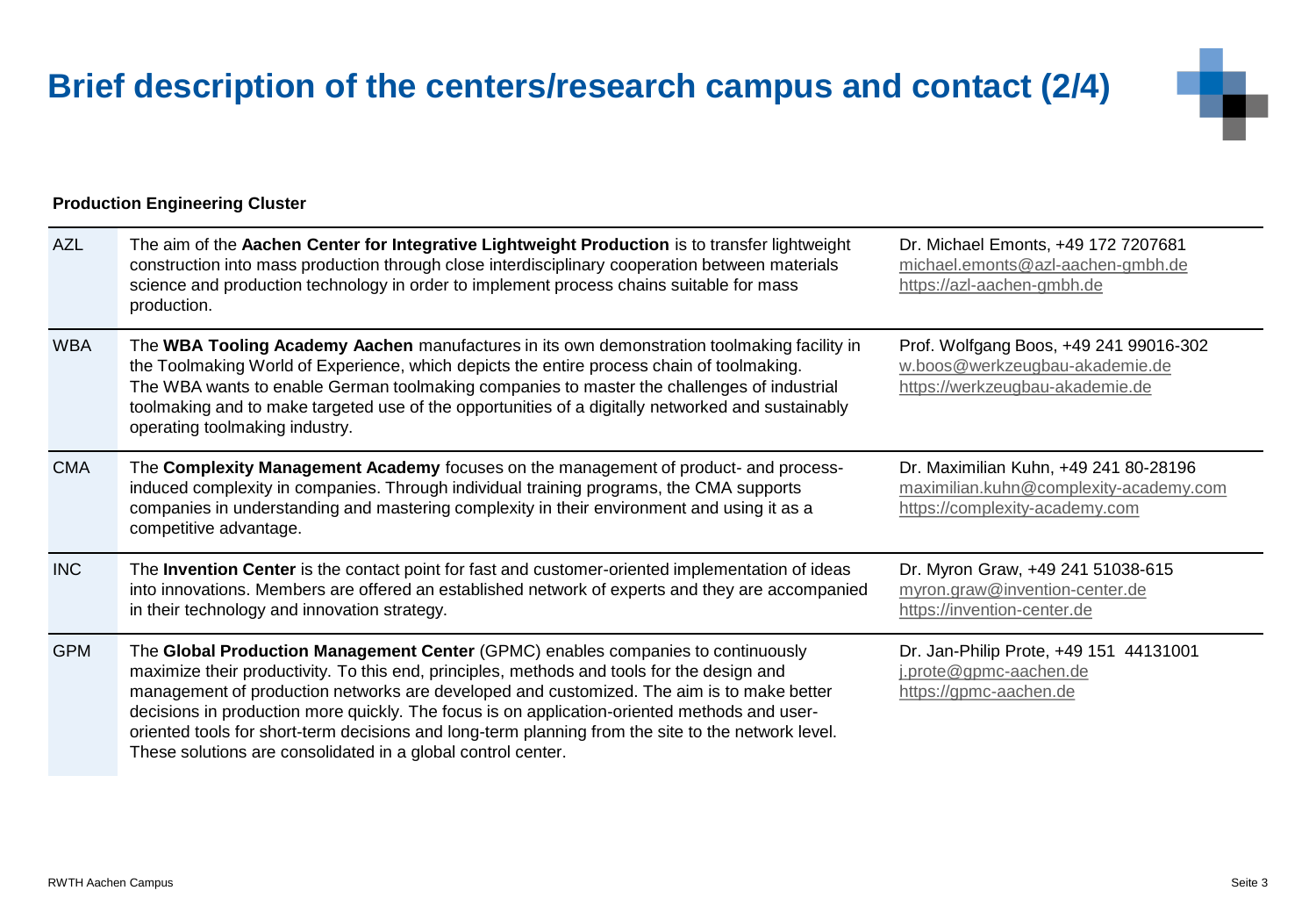#### RWTH Aachen Campus Seite 4

# **Brief description of the centers/research campus and contact (3/4)**

#### **Production Engineering Cluster**

| <b>FCI</b> | As an innovation hub for the hydrogen economy, the Fuel Cell Industrialization Center pursues<br>the goal of rapidly increasing the industrialization of fuel cells, electrolysers and infrastructure<br>components. The focus here is on materials, production processes and the design and<br>standardization of interfaces between individual components. In order to promote solutions for the<br>economic use of hydrogen as an energy carrier and the development of competitive products in the<br>field of hydrogen and fuel cell technology, the Center considers, among other things, the | Dr. Henning Janssen, +49 241 8904 261<br>henning.janssen@fci-aachen.com<br>Dr. Myron Graw, +49 241 51038 615<br>myron.graw@fci-aachen.com<br>http://fci.rwth-campus.com |
|------------|-----------------------------------------------------------------------------------------------------------------------------------------------------------------------------------------------------------------------------------------------------------------------------------------------------------------------------------------------------------------------------------------------------------------------------------------------------------------------------------------------------------------------------------------------------------------------------------------------------|-------------------------------------------------------------------------------------------------------------------------------------------------------------------------|
|            | optimization of design and production technologies and enables the construction of pilot plants and<br>prototypes.                                                                                                                                                                                                                                                                                                                                                                                                                                                                                  |                                                                                                                                                                         |

## **Heavy Duty Drives Cluster**

| <b>CWD</b>               | In the field of wind turbines, one focus is the development and validation of simulation models for the<br>electrical and mechanical components and their integration into a model of the overall system. The<br>research takes place at the Center for Wind Power Drives on a 4 MW test bench. | Dr. Dennis Bosse, +49 241 80-95662<br>dennis.bosse@cwd.rwth-aachen.de<br>https://www.cwd.rwth-aachen.de         |
|--------------------------|-------------------------------------------------------------------------------------------------------------------------------------------------------------------------------------------------------------------------------------------------------------------------------------------------|-----------------------------------------------------------------------------------------------------------------|
| <b>CSE</b>               | The Center for Systems Engineering networks the individual development steps and development<br>tools used for agile and automated product development. The document-based and geometry-<br>oriented system development prevalent today is replaced by integrated processes.                    | Dr. Jörg Berroth, +49 241 80-95644<br>joerg.berroth@cse.rwth-campus.com<br>https://cse.rwth-campus.com          |
| <b>Photonics Cluster</b> |                                                                                                                                                                                                                                                                                                 |                                                                                                                 |
| <b>FDPP</b>              | The research campus Digital Photonic Production in Aachen is researching new methods and<br>fundamental physical effects for the use of light as a tool in the production of the future.                                                                                                        | Dr. Christian Hinke, +49 241 8906-352<br>christian.hinke@ilt.rwth-aachen.de<br>https://forschungscampus-dpp.de  |
| <b>ACAM</b>              | In the Aachen Center for Additive Manufacturing, members have access to innovative know-<br>how, further training, process, software and system engineering as well as tailor-made services in<br>the field of additive manufacturing technologies.                                             | Prof. J. H. Schleifenbaum, +49 241 8906-398<br>j.h.schleifenbaum@acam-aachen.de<br>https://acam.rwth-campus.com |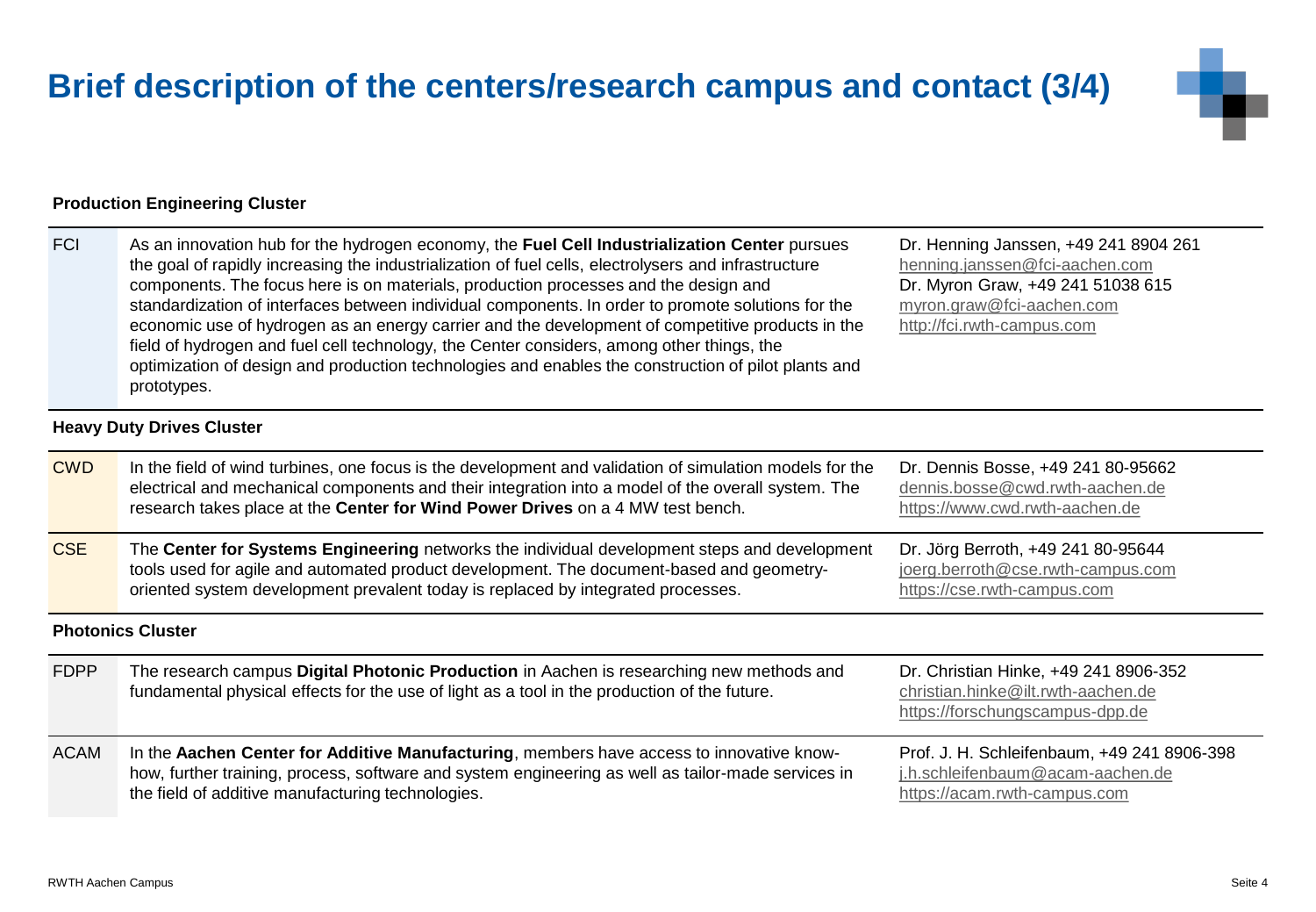and structural framework conditions.

## **Brief description of the centers/research campus and contact (4/4)**

**Construction Cluster**

| <b>BIM</b> | The BIM Center Aachen addresses digitization in the construction industry from the point of view of<br>manufacturers and contractors. In order to develop application-optimised and certified digital<br>processes, products and services, the entire lifecycle with processes and interfaces is considered<br>after completion of digital planning.                                                                                          | Melissa Avdic, +49 241 91 999 064<br>avdic@bim.rwth-campus.com<br>https://bim.rwth-campus.com         |
|------------|-----------------------------------------------------------------------------------------------------------------------------------------------------------------------------------------------------------------------------------------------------------------------------------------------------------------------------------------------------------------------------------------------------------------------------------------------|-------------------------------------------------------------------------------------------------------|
| <b>CCR</b> | The Center Construction Robotics pursues the goal of developing the construction site of the<br>future through digitization from pre-production through the entire value chain to the semi-automated<br>construction site. Using the example of large-format and complex facade elements and their<br>manufacture, the previously non-existent continuous digital chain from planning through production<br>to assembly will be demonstrated. | Baris Cokcan, +49 241 80-98983<br>cokcan@construction-robotics.de<br>https://construction-robotics.de |
| <b>CBI</b> | The objective of the Building and Infrastructure Engineering Center is to develop application-<br>optimized materials and tailor-made construction products and systems and to digitally map the<br>processes involved in structural engineering.                                                                                                                                                                                             | Dr. Carl Richter, +49 241 80-23650<br>richter@cbi.rwth-campus.com<br>https://cbi.rwth-campus.com      |
|            | <b>Sustainable Energy Cluster</b>                                                                                                                                                                                                                                                                                                                                                                                                             |                                                                                                       |
| <b>FEN</b> | The aim of the research campus Flexible Electrical Networks is to research and develop a flexible<br>electricity grid. This network is intended to guarantee future energy supply with a high proportion of<br>decentralized and renewable energy sources and enable a secure and affordable energy supply in<br>the future.                                                                                                                  | Prof. Rik De Doncker, +49 241 80-96920<br>dedoncker@FENaachen.net<br>https://fenaachen.net            |
|            | <b>Bio-Medical Engineering Cluster</b>                                                                                                                                                                                                                                                                                                                                                                                                        |                                                                                                       |
| <b>TMZ</b> | At the Telemedizinzentrum Aachen, new technologies and forms of organization are being<br>combined to further develop existing telemedical approaches and bring new products and services<br>into use. The center is dedicated to the technical implementation, user acceptance, organizational                                                                                                                                               | Volker Legewie, +49 241 88494<br>vlegewie@ukaachen.de<br>https://www.ukaachen.de/kliniken-            |

https://www.ukaachen.de/kliniken[institute/telemedizinzentrum-aachen](https://www.ukaachen.de/kliniken-institute/telemedizinzentrum-aachen/)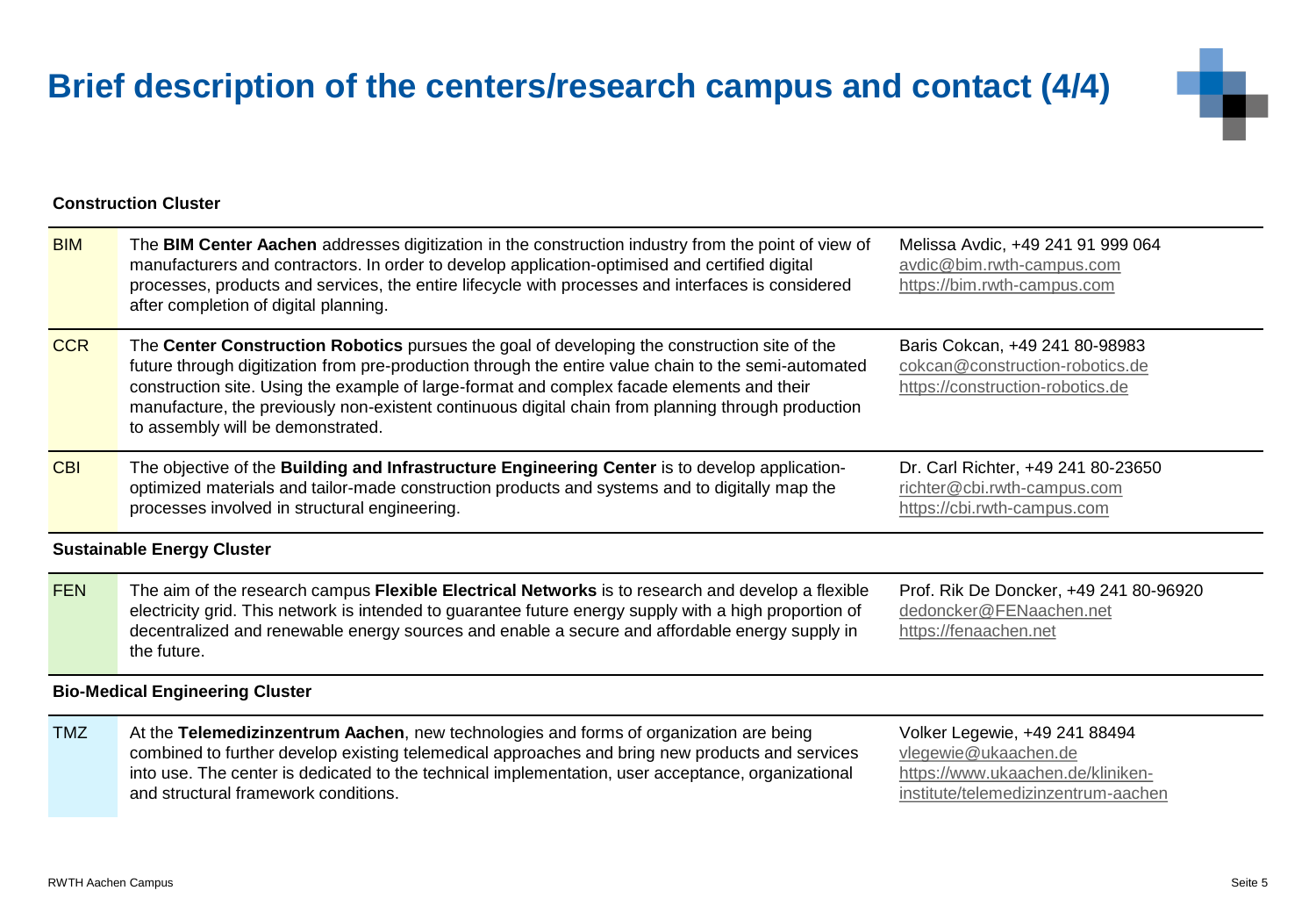## **Coming soon (1/2)**



#### **Construction Cluster**

| <b>CFP</b>                            | The Center Factory Planning pursues Research & Development of the Factory of the Future.<br>Central subjects are the ongoing development and digitization of condition- and maturity based<br>factory planning concepts; the creation of an interdisciplinary platform for planners, realizers,<br>software developers and factory operators, as well as the procedural and digital integration of<br>factory and building design.                                                             | Dr. Matthias Dannapfel, +49 241 80-22293<br>m.dannapfel@wzl.rwth-aachen.de<br>https://www.rwth-campus.com/center-factory-<br>planning/                                                   |
|---------------------------------------|------------------------------------------------------------------------------------------------------------------------------------------------------------------------------------------------------------------------------------------------------------------------------------------------------------------------------------------------------------------------------------------------------------------------------------------------------------------------------------------------|------------------------------------------------------------------------------------------------------------------------------------------------------------------------------------------|
| <b>CMM</b>                            | The Center Mobile Machinery is dedicated to questions of an automated, productive and emission-<br>free construction site with the aim of realizing construction projects faster and with higher quality.<br>The focus is on the networking and automation of construction machinery, which supplies data<br>directly from the work process to digital planning systems, and the development of low-emission<br>drive systems. The solutions are being tested at the FutureSite in Aldenhoven. | Gunnar Matthiesen, +49 241 80-47730<br>gunnar.matthiesen@ifas.rwth-aachen.de<br>Stephan Neumann, +49 241 80-90853<br>stephan.neumann@imse.rwth-aachen.de<br>https://mobile-machinery.de/ |
| <b>Production Engineering Cluster</b> |                                                                                                                                                                                                                                                                                                                                                                                                                                                                                                |                                                                                                                                                                                          |
| CS <sub>3</sub>                       | The Center Smart Sensing Systems represents the development and establishment of a new<br>generation of cyber-physical systems. By integrating sensor technology, a structural component and<br>its superior system become intelligent and can monitor itself, detect damage and react to it. The<br>center is engaged in the holistic consideration of such smart sensing systems and the development<br>of practical solutions.                                                              | Dr. Mohammadzamaan Sadeghi,<br>+49 241 80-96837<br>zamaan.sadeghi@sla.rwth-aachen.de<br>https://www.rwth-campus.com/cs3                                                                  |
| <b>SIA</b>                            | The Center Smart Industrial Agriculture wants to initiate a paradigm shift in today's agriculture<br>and food industry and support it sustainably with industrially established processes, methods and<br>tools in the sense of the circular economy. The Center is intended to shape the future agricultural<br>value chain as a central point of contact for the entire food value chain, for soil-bound and soil-<br>unbound production.                                                    | Dr. Michael Riesener, +49 241 80-28201<br>m.riesener@wzl.rwth-aachen.de<br>Simon Storms, +49 80-27448<br>s.storms@wzl.rwth-aachen.de<br>https://www.rwth-campus.com/csia                 |
| <b>XLA</b>                            | The Center XL Assembly deals with the assembly of large components in industrial manufacturing.<br>The aim of adaptable assembly processes with freely movable products and resources, increased<br>product quality and better process understanding is achieved through the development of new<br>technologies for metrology-supported and model-based systems.                                                                                                                               | Dr. Guido Hüttemann, +49 241 80-20570<br>g.huettemann@xl-assembly.com<br>https://www.rwth-campus.com/center-xl-<br>assembly                                                              |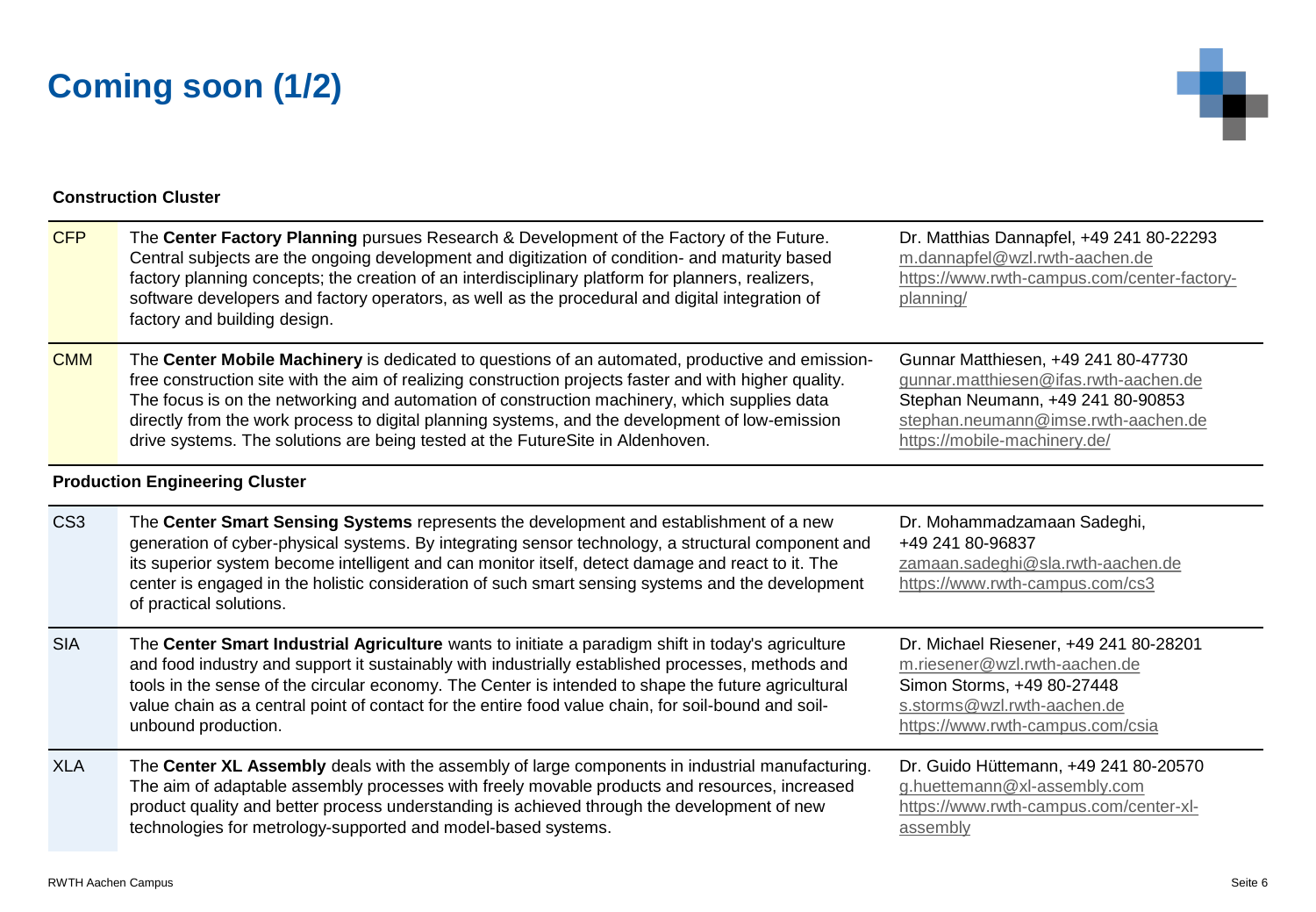## **Coming soon (2/2)**



### **Bio-Medical Engineering Cluster**

| <b>CIO</b>          | The Center Integrated Oncology aims to establish a patient-centered outpatient care structure.<br>The focus is on the integrative approach, i.e. the holistic consideration of the individual tumor<br>disease and the person suffering from it. Personalized cancer treatment including prehabilitation and<br>aftercare with low-threshold access to innovative diagnostics and therapy is thus made possible.<br>Companies benefit from the practical application and access to relevant data.                                                                                                                        | Dr. Jens Panse, +49 241 80-89947<br>jpanse@ukaachen.de<br>Dr. Susanne Isfort, +49 80-80092<br>sisfort@ukaachen.de |
|---------------------|--------------------------------------------------------------------------------------------------------------------------------------------------------------------------------------------------------------------------------------------------------------------------------------------------------------------------------------------------------------------------------------------------------------------------------------------------------------------------------------------------------------------------------------------------------------------------------------------------------------------------|-------------------------------------------------------------------------------------------------------------------|
| <b>CNC</b>          | With the Center Nursing Care a multi-professional environment with maximum practical orientation<br>is to be created. In this way, nursing-related product and technology development is accelerated and<br>accompanied from the generation of ideas to user evaluation and testing under real conditions.<br>Through continuous feedback of knowledge from the everyday working life of the nursing staff with<br>the know-how and technical solutions from the industry and the training center of the university<br>hospital, standards in nursing are set and communicated and new fields of activity are developed. | Dr. Astrid Stephan, +49 241 80-85830<br>asstephan@ukaachen.de                                                     |
| AMI-<br><b>CARE</b> | The Center AmiCare addresses topics in the field of cardiorenal disease. New diagnostics and<br>therapies should increase the life expectancy and quality of life of cardiorenal patients and the aging<br>population in general. In close cooperation with the companies involved, clinical partners and basic<br>researchers join efforts to develop and improve diagnostics, drug applications as well as medical<br>devices.                                                                                                                                                                                         | Dr. Heidi Noels, +49 241 80-37147<br>hnoels@ukaachen.de                                                           |
| <b>CCC</b>          | In the Center Citizen Centered Care, citizens are empowered to better understand diseases and to<br>actively participate in the healthcare system. A sharing economy makes data accessible to<br>providers, financiers, patients and citizens, and promotes exchange with like-minded people. The<br>aim of the Health 4.0 approach is to use new forms of communication and collaboration to make<br>existing healthcare services available to every citizen at a high level of quality, independent of time<br>and place.                                                                                              | Dr. Sandra Dohmen, +49 241 80-37793<br>sdohmen@ukaachen.de                                                        |
| <b>HIC</b>          | The Center Holistic Intensive Care complements intensive care topics of the Telemedicine Center<br>by making telemedical methods "intelligent". New technologies such as AI processes are used,<br>among other things, for computer-assisted image evaluation, innovative treatment concepts or the<br>analysis of continuous data streams. This makes highly individualized therapies possible, which<br>need to be introduced into standard care.                                                                                                                                                                      | Dr. Sandra Dohmen, +49 241 80-37793<br>sdohmen@ukaachen.de                                                        |